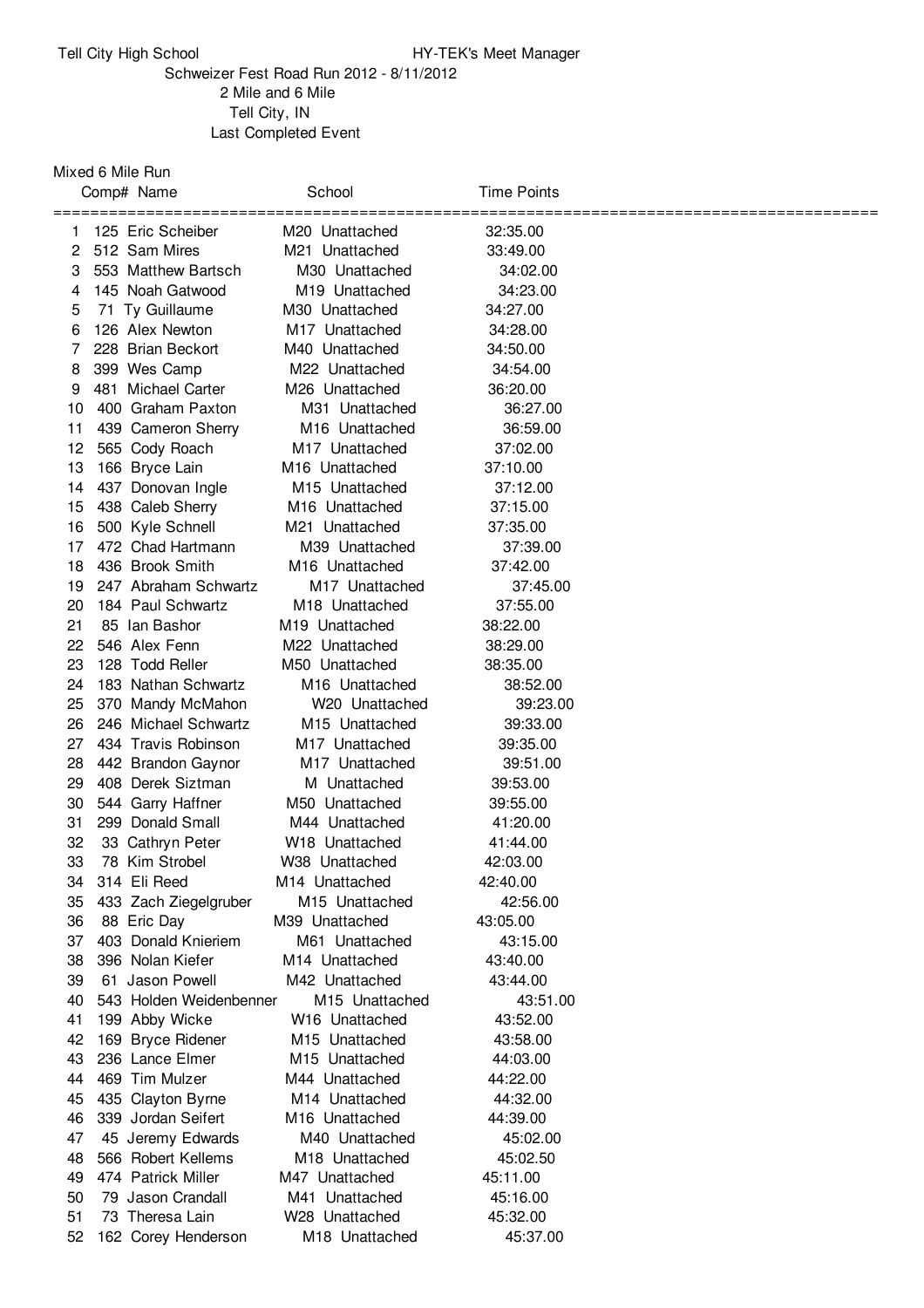54 Sarah Goffinet W18 Unattached 45:39.00 319 Megan Thomas W15 Unattached 46:03.00 303 Jessica Theis W15 Unattached 46:12.00 347 Kara Smith W38 Unattached 46:26.00 564 Bailey Terry M15 Unattached 46:36.00 224 Eric Wolf M21 Unattached 46:44.00 515 Lindsey Young W21 Unattached 46:57.00 328 Paul Bloom M45 Unattached 47:22.00 560 Johnny McBide M53 Unattached 47:35.00 321 Beatriz Gazxon W39 Unattached 47:42.00 30 Adam Krieg M30 Unattached 47:45.00 411 Beth Jordan W33 Unattached 47:55.00 473 Shelby Greis W14 Unattached 47:56.00 4 John Pfeiffer M44 Unattached 48:02.00 170 George Wooten M30 Unattached 48:17.00 440 Tanner Straneva M14 Unattached 48:41.00 165 Derrick Lawalin M32 Unattached 48:59.00 268 Lindsey Gengelbach W19 Unattached 49:07.00 157 Darrell Peter M39 Unattached 49:12.00 12 Susan Schwartz W18 Unattached 49:18.00 105 Dalton Richards M12 Unattached 49:22.00 206 Eric Kehl M41 Unattached 49:24.00 427 Mariah Blake W15 Unattached 49:33.00 98 Liz Litherland W41 Unattached 49:34.00 6 Janet Lautner W55 Unattached 49:43.00 81 Emily Parke W31 Unattached 49:59.00 279 Dylan Kleemann M21 Unattached 50:04.00 458 Scott Fortwendel M38 Unattached 50:07.00 426 Bailey Powell W16 Unattached 50:30.00 265 Dan Lacy M46 Unattached 50:33.00 83 229 Mary Jane Beckort W42 Unattached 50:40.00 430 Addie Terry W16 Unattached 50:46.00 85 287 Michael Elaman M65 Unattached 50:55.00 245 Verna Schwartz W14 Unattached 50:58.00 467 Vanessa Ewing W31 Unattached 51:00.00 297 Philip Hurak M32 Unattached 51:04.00 135 Morris Pelzel M52 Unattached 51:12.00 480 Todd Arnold M24 Unattached 51:13.00 523 Laurie Hubert W39 Unattached 51:23.00 524 Jessica Foster W18 Unattached 51:35.00 505 Chris DeJarnette M38 Unattached 51:36.00 441 Jacob Mowery M14 Unattached 52:08.00 431 Audrie Terry W16 Unattached 52:09.00 39 Freya Rudder W24 Unattached 52:27.00 185 Callie Poehlein W16 Unattached 52:39.00 393 Leah Taucher W32 Unattached 52:41.00 521 Anita Thomas W46 Unattached 52:44.00 89 Lisa Day W37 Unattached 52:45.00 225 Jared Guillaume M28 Unattached 52:49.00 11 Rosa Schwartz W17 Unattached 52:58.00 149 Jeff Hubert M46 Unattached 53:05.00 123 Santiago Arruffat M38 Unattached 53:11.00 569 Amber Taylor W25 Unattached 53:12.00 506 Marie Schwartz2 W15 Unattached 53:35.00 223 Tom Wolf M54 Unattached 53:57.00 536 Jeff Luckett M48 Unattached 54:04.00 459 Tiffany Hagedorn W35 Unattached 54:16.00 156 Lynn Peter W37 Unattached 54:24.00 24 Jessica Phillips W31 Unattached 54:55.00 428 Hailey Carman W14 Unattached 55:26.00 429 Kari Hawkins W15 Unattached 55:26.50